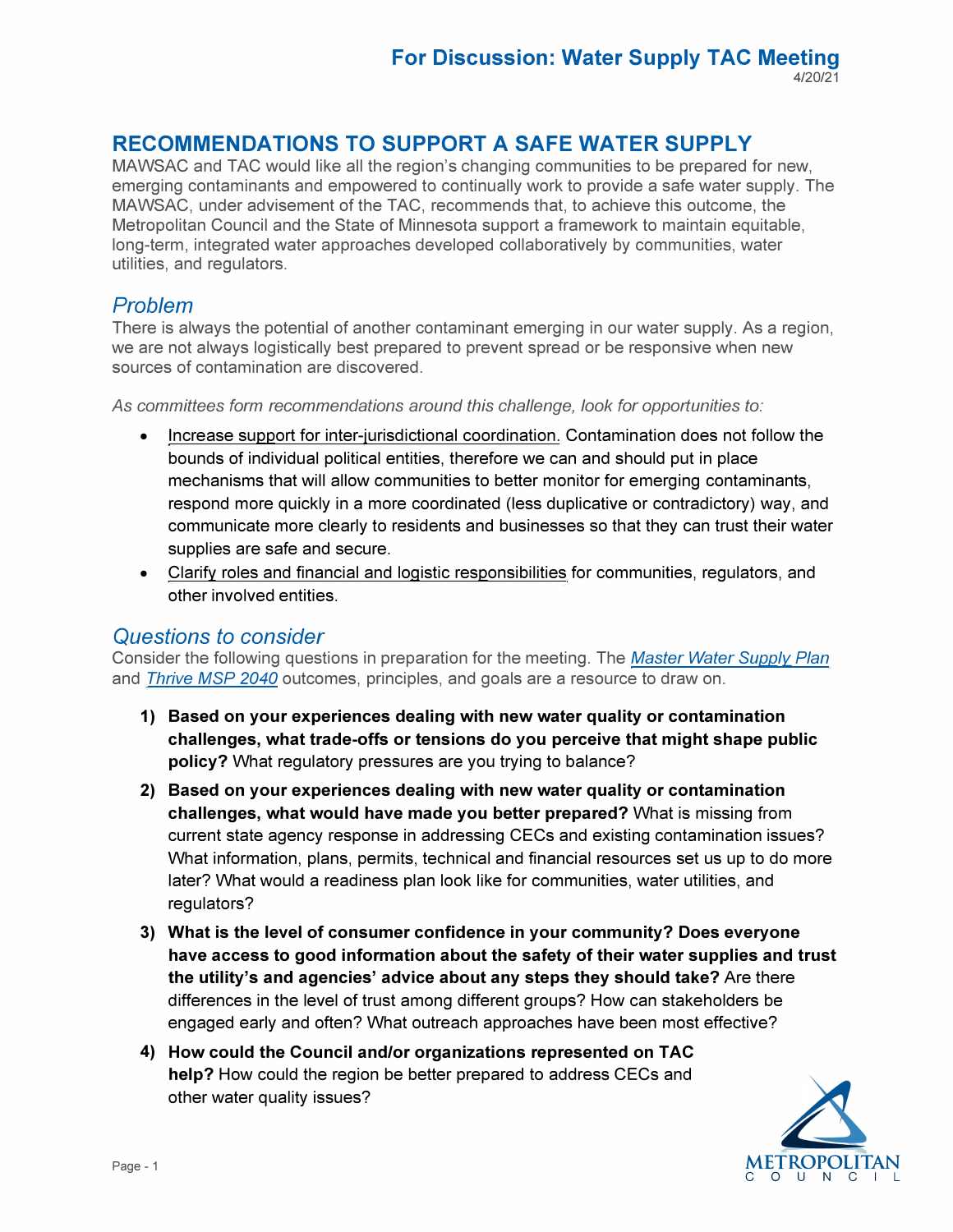# *Potential solutions or approaches*

The following proposed solutions or approaches come from conversations had by MAWSAC, TAC, and Met Council staff:

## **Regulatory**

- a) State of Minnesota, represented by state agencies like the MPCA, MOH, ONR, with partners, invests in development of protocol/operating procedure for communities facing newly found contamination as well as responding to potential decreases in contamination limits, streamlining regulatory direction to communities
- b) Metropolitan Council and partners support and contribute to legislative recommendations
- c) MPCA and MOH solicit input from MAWSAC and TAC re: rules and guidance on key water supply contaminants

## **Outreach, engagement, and training**

- a) Metropolitan Council, with partners, supports regional campaign about the value and quality of treated water provided by utilities with content customizable by communities
- b) Metropolitan Council supports multi-community tabletop emergency response exercises
- c) State of Minnesota connects with private well owners to encourage regular water quality testing (ex: at point of sale)

### **Financial support**

- a) State of Minnesota augments sources of funding for uncertainties such as contamination (examples: grant programs to communities and private well owners for CEC response, subregional feasibility assessments, plan development and projects that address unexpected events)
- b) State of Minnesota provides framework and support for how different sized communities can fund water quality remediation efforts
- c) State of Minnesota provides funding for private well testing to ensure equitable access to information about water quality across the region
- d) Local governments leverage state and regional resources to expand water quality monitoring/assessment to fill gaps in information
- e) Metropolitan Council and partners support and leverage contamination prevention and mitigation programs (examples: MnTAP, Met Council Tax Base Revitalization Account)

#### **Research**

- a) State of Minnesota, with local governments, enhances monitoring to identify and publish data re: the presence of contaminants (PFAS, chlorides, nitrate, etc.) in drinking water supplies throughout the metro area
- b) Metropolitan Council with partners develop an exploratory research framework to identify regional and/or subregional water quality patterns and trends, using an aggregate approach to monitor drinking water, wastewater, and surface water
- c) Metropolitan Council with subregional partners supports study of the feasibility of public water systems in areas with dense populations of private wells and septic
- d) Metropolitan Council, with subregional partners, evaluate interconnections (agreements, functionality, water quality issues, etc.)
- e) Metropolitan Council survey to understand the implications of how the wide range of our region's citizens view their water